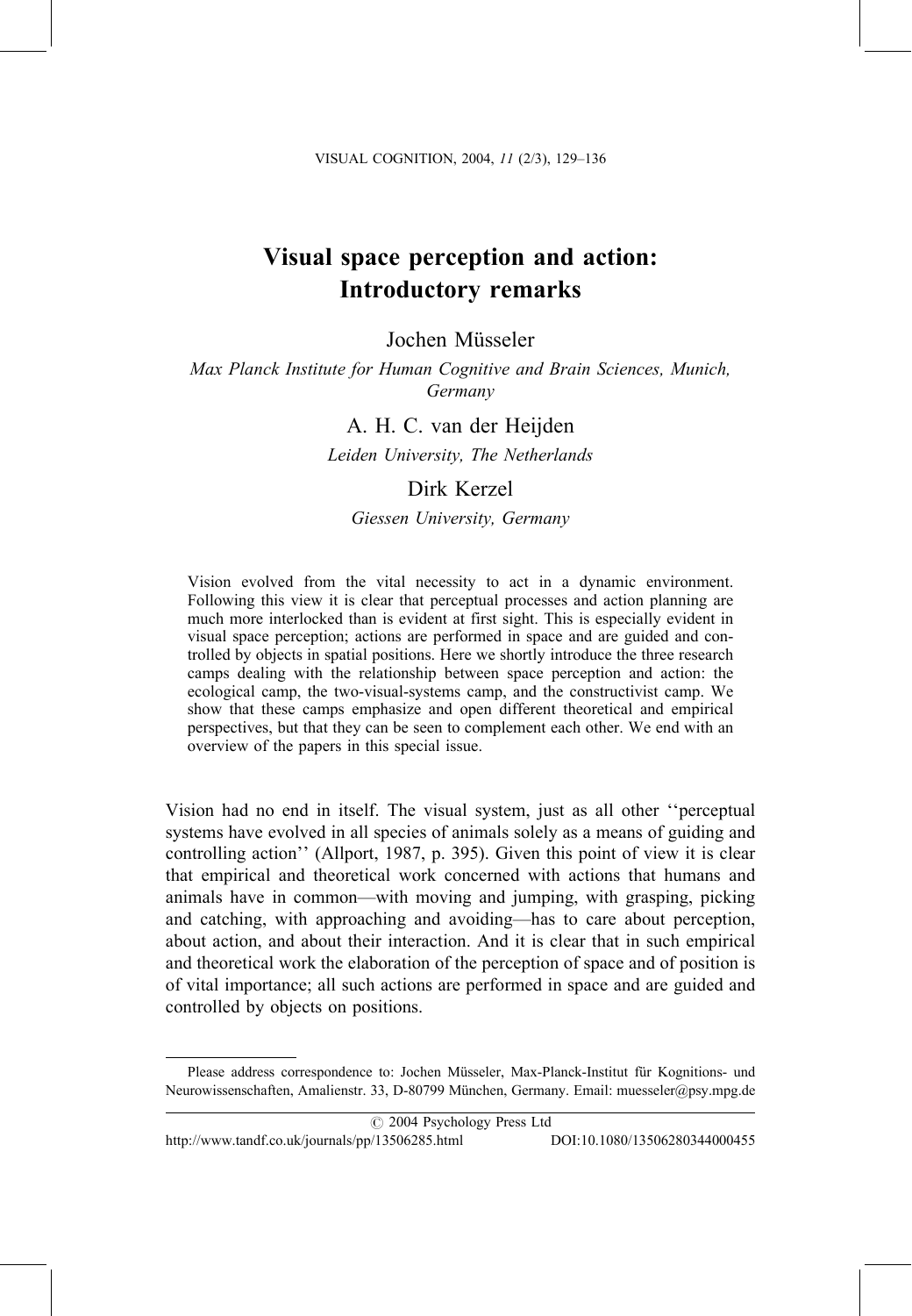# **CURRENT APPROACHES ON VISUAL SPACE** PERCEPTION AND ACTION

Nowadays, the vital importance of space perception in the relationship between perception and action is recognized and discussed in three largely independent research camps: (1) the ecological camp, (2) the two-visual-systems camp, and (3) the constructivist camp. The theoretical points of view emphasized in these camps are not mutually exclusive. In fact, by emphasizing (1) light, (2) brain, and (3) behaviour, they neatly complement each other (for a more elaborated integrating account see Norman, 2002).

The ecological camp emphasizes light. According to the Gibsonian ecological approach (e.g. Gibson, 1979; cf. also Reed, 1996), perception and action are linked by affordances, that is, by the action possibilities that the world offers and that are specified in the structure of the light surrounding the perceiver. Affordances are aspects of or possibilities in the environment with reference to the animal's body and its action capabilities, like, for instance, the "climbability" of a rock face or the "sittability" of a stump.

Ecologists stress the active perceiver exploring his/her environment. Because the vital structure of the light is not simply given but has to be extracted, eye, head, and body movements are seen as parts of the perceptual process. Thus, perception means to perceive events, which change over time and space through body and object movements. Space perception comprises the many surfaces that make up the environment. The perceptual performance of an observer consists of the pickup of the (invariant) information inherent in the structured light coming from this environment in a direct manner. Gibson refrained to refer to the processes underlying perception, thus this camp is basically silent about the brain. The only concession was the resonance principle according to which the perceptual system resonates with or is attuned to the invariant structures. Consequently, ecologists analyse the dynamics of perception and action (e.g., Thelen & Smith, 1994) and decline the reductionist experimental paradigms. Experiments with stimulus presentations of a few milliseconds and simple key presses as a behavioural measure are simply seen as inadequate for the analysis of the perception–action interplay. Of course, this was and is always a matter of dispute particularly with the representatives of the constructivist account (see below; for discussions see, e.g., Gordon, 1997, chap. 7; Nakayama, 1994).

The two-visual-systems camp accepts these views on light but emphasizes brain. They provide neuropsychological, neuroanatomical, and behavioural evidence for two channels in the visual system, one channel for perception/ cognition, the so-called vision-for-perception pathway, and one channel for action, the so-called vision-for-action pathway. In modern Experimental Psychology, evidence for two visual systems can be found in some studies of the 1960s and 1970s (e.g., Bridgeman, Hendry, & Stark, 1975; Fehrer & Raab, 1962). Somewhat later, Ungerleider and Mishkin (1982) provided evidence for a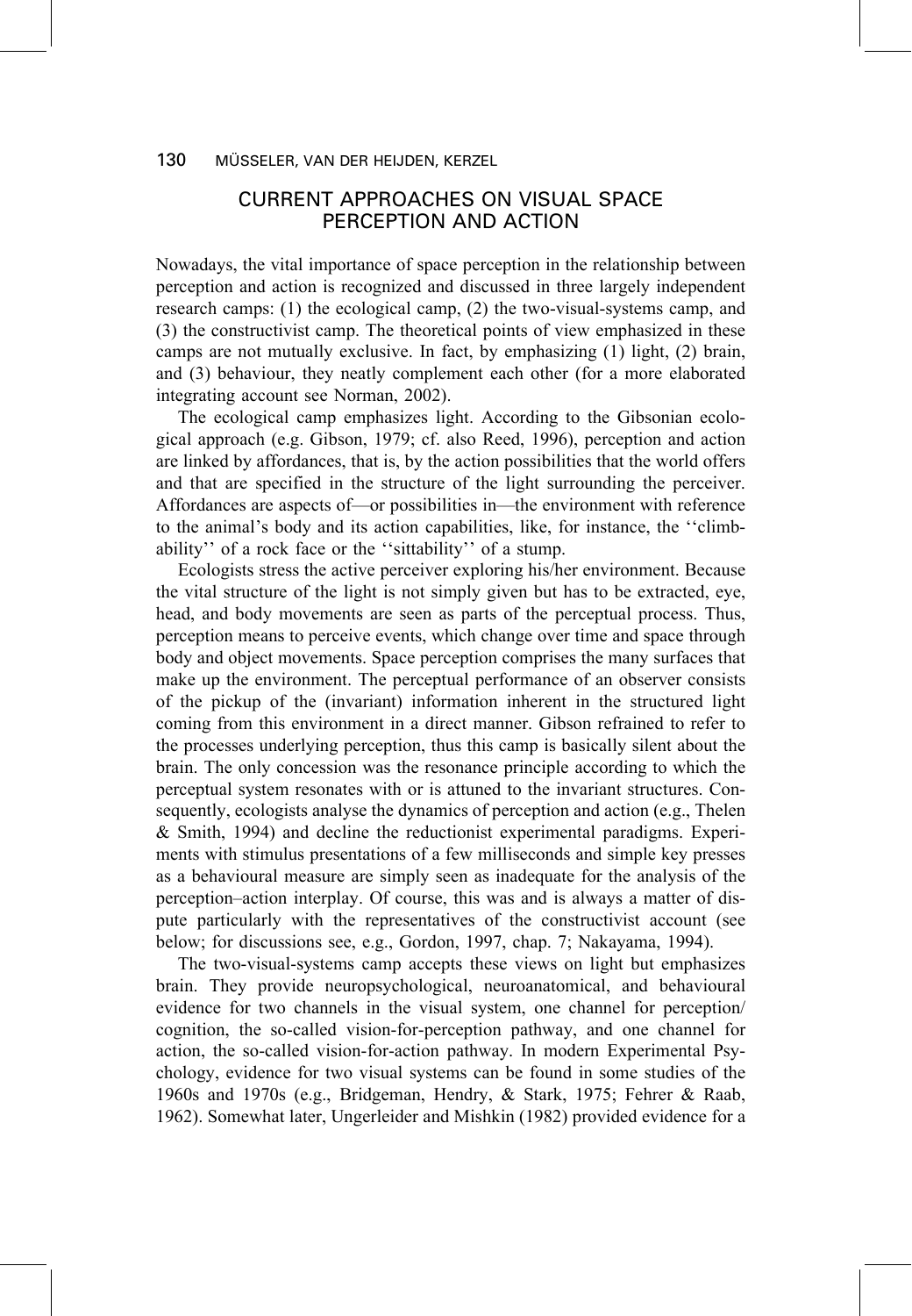ventral pathway leading from the occipital cortex to the inferior temporal lobe, assumed to deal with object identification, and a dorsal pathway leading from the occipital cortex to the posterior parietal cortex, assumed to deal with object location. Later still Goodale and Milner (1992; see also Milner & Goodale, 1995) attributed the dorsal stream the function of the visual control and guidance of motor behaviour. In the recent past, the two-visual system account inspired numerous studies.

While ecologists stress the unity of perception and action, the representatives of the two-visual system camp emphasize diversity and dissociation. Given the assumed modularity of spatial information processing in both functional and structural terms, their studies aimed at and found evidence for dissociations between perception and action also in behavioural studies (e.g., Aglioti, DeSouza, & Goodale, 1995; Haffenden & Goodale, 1998, 2000; Milner & Dyde, 2003). This research strongly suggests that "what one sees" is basically different from "what one needs to act".

The constructivist camp accepts these views on light and views on brain but emphasizes the importance of the interaction between perception/cognition and action. Constructivists are not convinced that perception and action are largely separated and unconnected cognitive domains and emphasize that, despite the rare examples of diversity and dissociation, the normal case is unity and association. In their view, while the anatomical and functional architecture and the transformational computations involved might be highly complex, there can be no doubt that the system uses spatially coordinated maps for perception and action.

Besides the role of perception for action, this camp emphasizes the importance of action for perception. There is indeed increasing evidence that the functional unity of perception and action works not only from perception to action but from action to perception as well (e.g., Hommel, Müsseler, Aschersleben, & Prinz, 2001; Müsseler & Wühr, 2002). As animals act in their environment, perceptual information cannot be interpreted in an unambiguous way without reference to action-related information. This, in turn, requires that these two pieces of information interact with each other. With regard to visual space perception, the interesting question is: What is the influence of action on the experienced visual space with objects on positions?

In the constructivist camp the central question is the question how the visual system figures out what environmental situation gives rise to the optical image registered on the retina (cf. Rock, 1983). Different kinds of cues, and especially cues resulting from actions in the world, assist in this construction process. By analysing the motion parallax phenomenon, von Helmholtz (1866) could already claim that one's own movements deliver important depth cues. In contrast to the ecologists, who focus almost exclusively on the external environment as specified in light, constructivists take also into account the internal cognitive mechanisms. In this sense they are representatives of the information processing account. In contrast to the representatives of the two-visual system account, who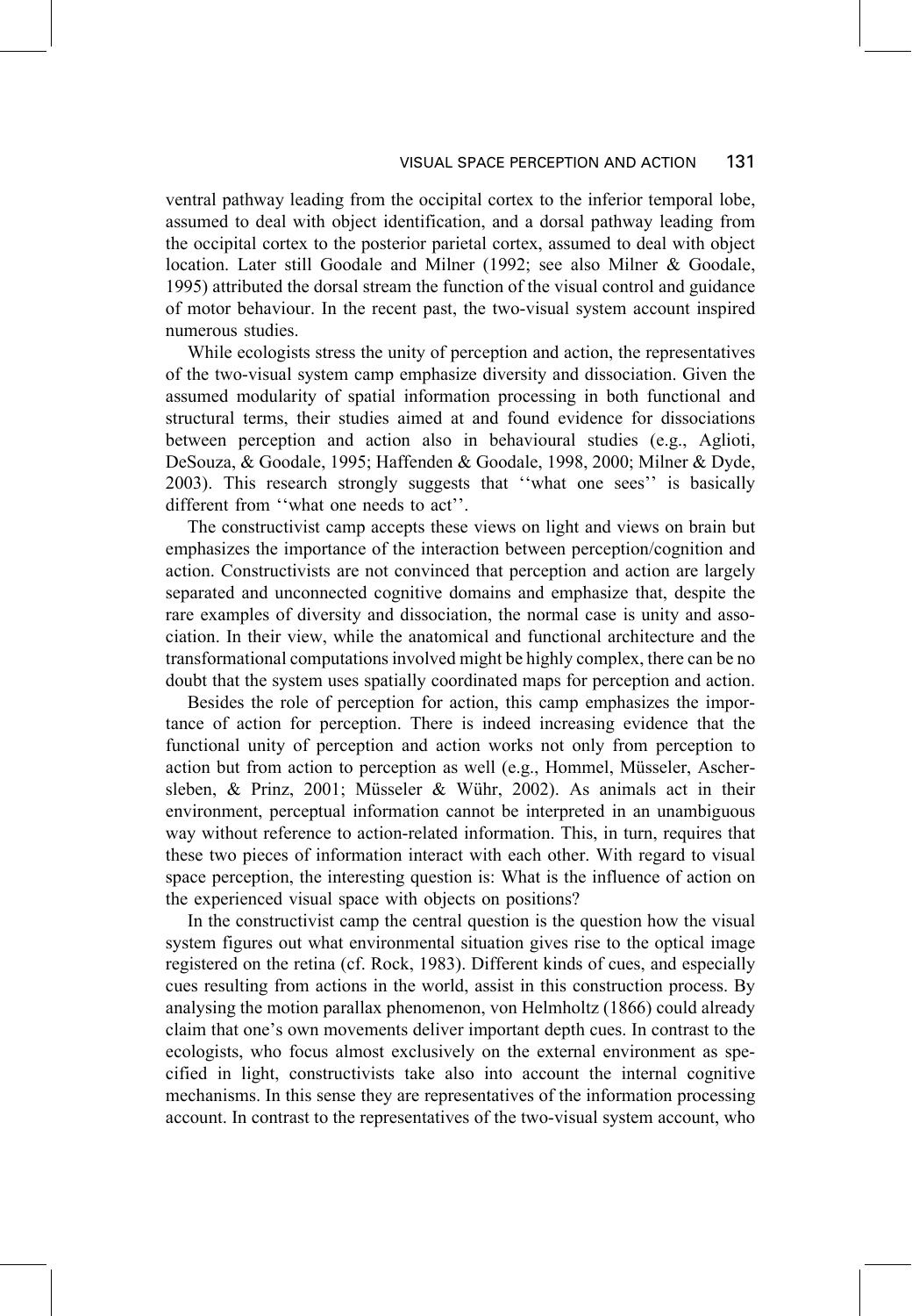#### 132 MÜSSELER, VAN DER HEIJDEN, KERZEL

might also feel constrained with the information processing account, the constructivists are more interested in the aspects of unity and association between perception and action.

# THE CONTRIBUTIONS TO THE SPECIAL ISSUE

This special issue on Visual Space Perception and Action brings together 12 contributions written by various experts in this field, ranging from experimental psychologists and neurophysiologists to computational modellers and philosophers. Each contribution introduces new concepts and ideas that explain how visual space is being established and represented.

The first two papers present theoretical discussions about how position and information about one's actions may be represented in the brain. Wolff contrasts two hypotheses about codes for the position of objects. It is often assumed that the retinotopic organization of cortical and subcortical structures codes the position of objects in space. Wolff however shows that this assumption cannot be maintained in the face of a constantly moving observer. Instead, spatial coding is learned from the sensorimotor contingencies. That is, the relation between observer motion and its sensory consequences may establish a code for position. Whereas Wolff is concerned with an abstract theoretical framework of spatial coding, Bremmer, Schlack, Graf, and Duhamel elaborate on how selfmotion may be represented in the parietal cortex. One important visual cue to self-motion is optic flow. Forward motion produces an expansion of image elements, and backward motion a contraction. The precise direction of motion may be derived from a singularity, the focus of expansion. Bremmer et al. show that neurons in the ventral intraparietal area (VIP) of the macaque cortex are sensitive to variations of the focus of expansion and may therefore code the direction of egomotion. These neurons not only respond to visually simulated self-motion, but also to real physical displacement. This shows that VIP may be a multimodal area in which visual and vestibular as well as auditory and somatosensory information is integrated.

The next two contributions deal with information processing around the time of a saccade. Both contributions focus on the detection of position changes that are presented when observers move their eyes from a source object to a target object. In both studies, additional elements are displayed. Deubel asks how the detection of target displacements during the saccade is affected by surrounding objects, referred to as landmarks. He reports that there is a bias to localize the target toward the irrelevant landmarks when these landmarks are close to the target and horizontally aligned with it. Germeys, de Graef, Panis, van Eccelpoel, and Verfaillie pursue the opposite goal of clarifying how memory of surrounding objects, referred to as bystanders, is organized. They find that bystander location is better remembered if the complete scene is presented during recall suggesting that the location of a single bystander is encoded with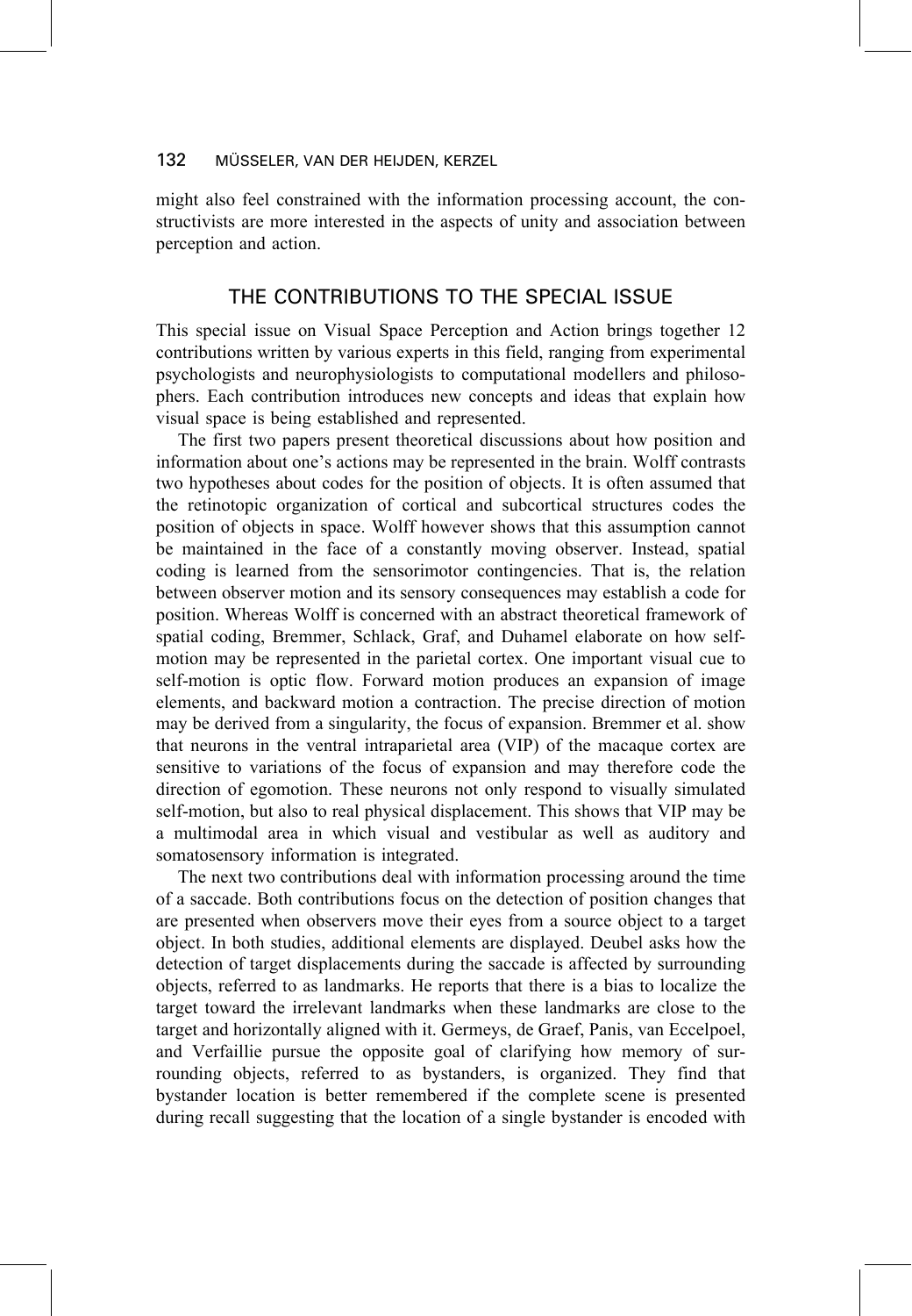respect to the remaining bystanders. As a challenge for current theorizing, Germeys et al. show that the saccade source may be more important for encoding of bystander location than the saccade target. Taken together, the two studies converge on the general conclusion that transsaccadic memory relies strongly on relational information.

The following two papers contribute to an ongoing discussion about whether the perception of space differs from the representation of space used for motor action. Müsseler and van der Heijden examined the hypothesis that two sources may be used to calculate position, a sensory map, and a motor map. The sensory map provides vision while the motor map contains the information for saccadic eye movements. The model predicts that errors in relative location judgements will be observed when the motor map has to provide the information for the visual judgements. The authors provide evidence for this model by showing that the perceived position of differently sized targets follows the same pattern as saccadic eye movements to these targets: Eye movements to a small target undershoot less than eye movements to a spatially extended target. A similar trend is found when observers make perceptual judgements that require relative position judgements: The centre of a small object appears further from the fixation point than the centre of a spatially extended object. Thus, this paper shows association and not dissociation between perception and action.

A similar conclusion is reached in the contribution of Smeets and Brenner. The authors investigate why observers who are asked to connect two points with a straight line fail to do so and draw a curved line between the two positions instead. This may be so because of a spatial distortion, or because the direction of the motion is initially wrong and requires continuous adjustment. The perception of straightness was influenced by using the Hering illusion. In the Hering illusion, a straight line appears curved because a pattern of radiating line is superimposed. Observers had to judge the straightness of a dot moving across the Hering illusion, as well as draw a straight line across the illusion. Smeets and Brenner found that the curvature that the background induced in the hand's movement path was correlated with the curvature that the background induced in a moving dot's path. Thus again, perception and action are more associated than dissociated.

The next block of four papers is concerned with the perceived position of moving objects. In earlier work, Nijhawan proposed that processing latencies are compensated by motion extrapolation in the visual system such that a flashed stationary object is seen to lag a moving object. A conflicting explanation for the flash-lag effect is that latencies of moving objects are reduced. Both accounts would explain why responses to moving objects are typically accurate. However, Nijhawan, Watanabe, Khurana, and Shimojo show that reaction times to moving stimuli are not reduced compared to stationary objects, and temporal order judgements do not indicate that moving objects are perceived earlier than stationary ones. This contradicts the claim of latency reduction with moving stimuli and favours motion extrapolation.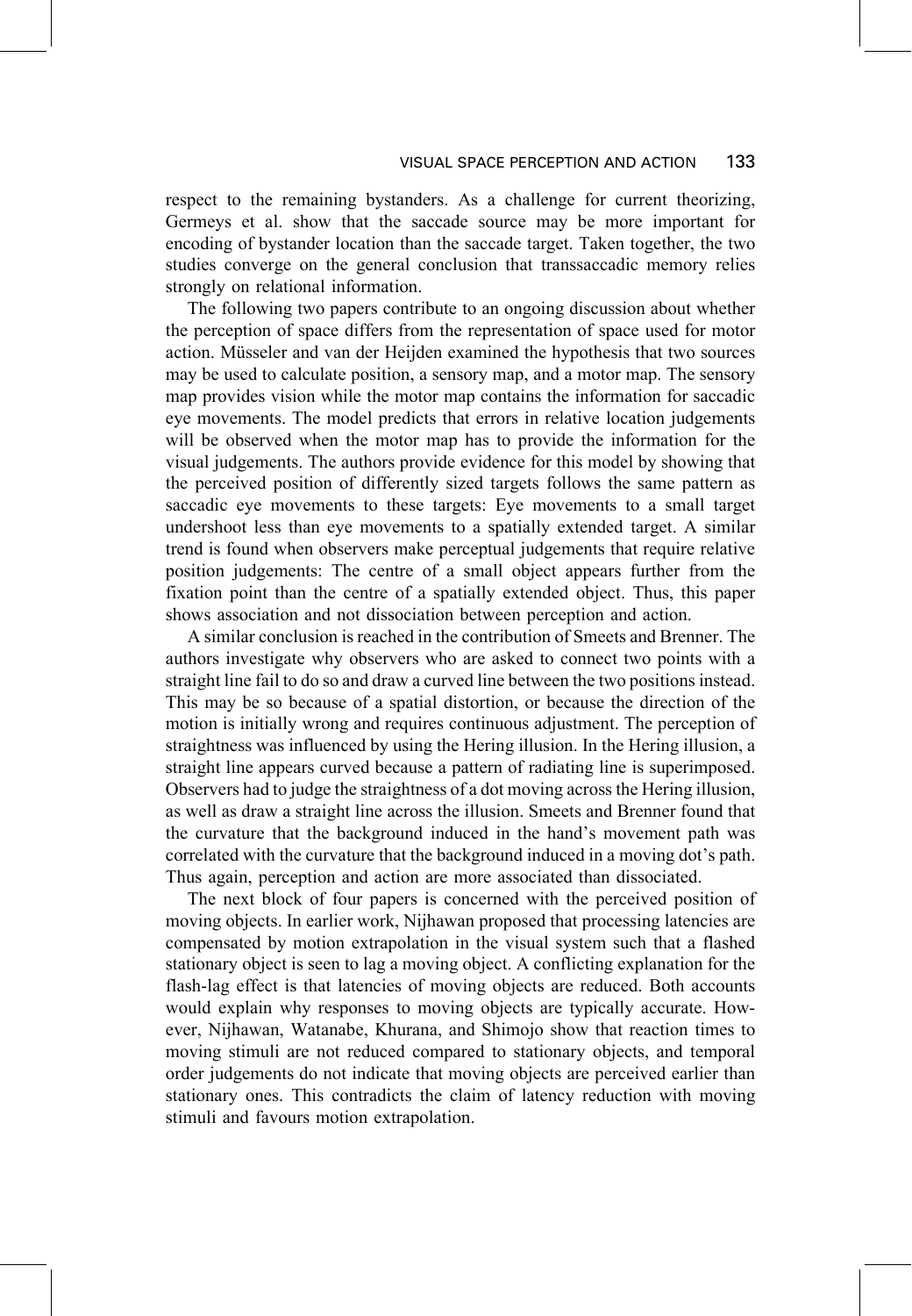#### 134 MÜSSELER, VAN DER HEIJDEN, KERZEL

Stork and Müsseler as well as Thornton and Hayes investigate factors that affect localization of the endpoint of a motion trajectory. Stork and Müsseler show that the endpoint of a moving stimulus is mislocalized in the direction of motion when it is pursued with the eyes. In contrast, judgements of the final target position are accurate when eye fixation on a stationary object is maintained. When observers had control over the target's vanishing point because target disappearance was coupled to a key press, both eye movements and position judgements beyond the vanishing point were reduced, suggesting that intentions affect eye movements and position judgements in a similar manner.

Effects of eye movements and further cognitive factors on endpoint localization were modelled by Erlhagen and Jancke. Their model consists of interacting excitatory and inhibitory cell populations. The intrinsic network dynamics explain mislocalization of the final position of a moving target by assuming that the population response to the moving stimulus continues to travel in the direction of stimulus motion even after stimulus offset. However, in the absence of stimulus input, the dynamic extrapolation of trajectory information decays. The strength of extrapolation depends on thresholds for recurrent interactions. The lower the threshold, the further the forward shift of the final target position. It is assumed that cognitive factors and eye movements may adjust these thresholds.

Thornton and Hayes extend previous work on the mislocalization of the final target position to complex scenes. The authors used movies simulating selfmotion through an artificial landscape or movies of realistic scenes, such as passengers boarding a train. They found that the position in the final image of these movies was shifted in the direction of the self-motion. This effect was independent of the nature of the probe stimulus. Regardless of whether observers compared the final image of the movie to a static or a dynamic test image, a forward shift was observed. This paper broadens our understanding of memory for dynamic events by showing that mislocalization of the final target position is not confined to the highly impoverished stimuli used in previous studies (typically disks or rectangles), but may occur in more realistic scenarios as well.

In the final section of this issue, two studies with higher demands in motor control discuss how intended or executed manual actions influence spatial perception. Johnson-Frey, McCarty, and Keen asked their participants to grasp an object. Consistent with Fitts' law, they found that movement time increased with decreasing object size. Additionally, movement times were shorter when observers intended to transport it to a new location compared to when they only had to lift the object. This effect was independent of the difficulty of the task following the initial grasping movement. These results indicate that both the immediate and the future goal of a movement determine movement speed.

Finally, Humphreys, Riddoch, Forti, amd Ackroyd review recent literature on two interesting symptoms: Neglect and Balint's syndrome. They show that tool use may alleviate neglect for the contralesional side because of visual and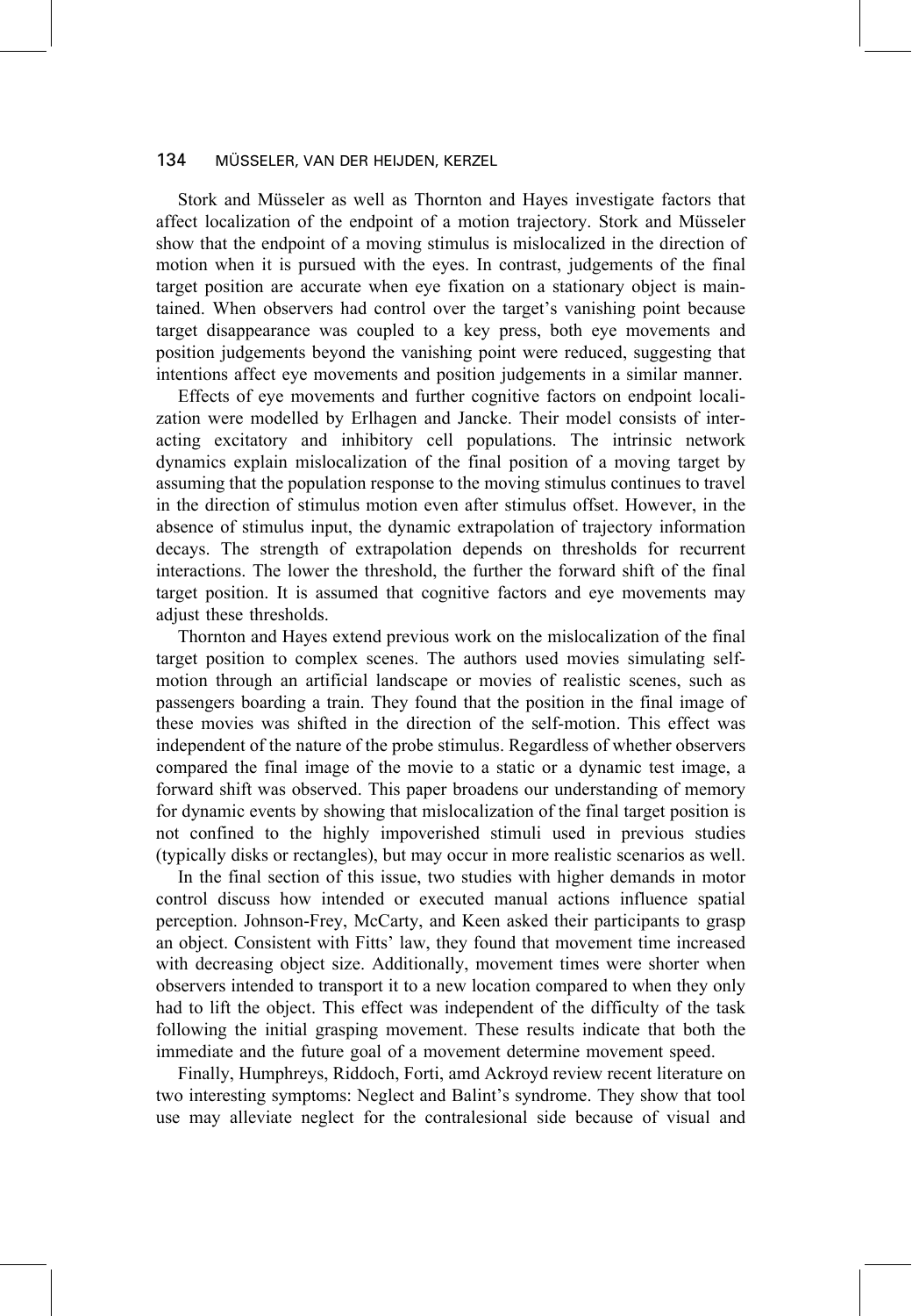#### VISUAL SPACE PERCEPTION AND ACTION 135

visuomotor cueing. If patients explore space with a tool, objects close to the tool may be detected even if they fall within the neglected area of space. Also, neglect is reduced if two objects, one falling into the neglected part of space, are placed relative to each other such that they have the correct place for action. For instance, a hammer may be placed above the nail. Similarly, correct action relations may allow for improved binding of object properties in a patient with Balint's syndrome.

Overall, the 12 papers included in this Special Issue present a number of exciting findings and raise a number of interesting questions for future research. In addition the papers make clear that space perception and action is a central component of human perception and performance.

### **REFERENCES**

- Aglioti, S., DeSouza, J. F. X., & Goodale, M. A. (1995). Size-contrast illusions deceive the eye but not the hand. Current Biology, 5(6), 679-685.
- Allport, D. A. (1987). Selection for action: Some behavioral and neurophysiological consideration of attention and action. In H. Heuer & A. F. Sanders (Eds.), Perspectives on perception and action (pp. 395-419). Hillsdale, NJ: Lawrence Erlbaum Associates, Inc.
- Bridgeman, B., Hendry, D., & Stark, L. (1975). Failure to detect displacement of the visual world during saccadic eye movements. Vision Research, 15(6), 719-722.
- Fehrer, E., & Raab, D. (1962). Reaction time to stimuli masked by metacontrast. Journal of Experimental Psychology, 63, 143-147.
- Gibson, J. J. (1979). The ecological approach to visual perception. Boston: Houghton Mifflin.
- Goodale, M. A., & Milner, A. D. (1992). Separate visual pathways for perception and action. Trends in Neurosciences,  $15(1)$ , 20-25.
- Gordon, I. E. (1997). Theories of visual perception. New York: John Wiley & Sons.
- Haffenden, A. M., & Goodale, M. A. (1998). The effect of pictorial illusion on prehension and perception. Journal of Cognitive Neuroscience, 10(1), 122–136.
- Haffenden, A. M., & Goodale, M. A. (2000). Independent effects of pictorial displays on perception and action. *Vision Research*,  $40(10-12)$ , 1597-1607.
- Hommel, B., Müsseler, J., Aschersleben, G., & Prinz, W. (2001). The Theory of Event Coding (TEC): A framework for perception and action planning. Behavioral and Brain Sciences, 24(5), 869-937.
- Milner, A. D., & Goodale, M. A. (1995). The visual brain in action. Oxford, UK: Oxford University Press.
- Milner, D., & Dyde, R. (2003). Why do some perceptual illusions affect visually guided action, when others don't? Trends in Cognitive Sciences, 7(1), 10-11.
- Müsseler, J., & Wühr, P. (2002). Response-evoked interference in visual encoding. In W. Prinz & B. Hommel (Eds.), Attention and performance XIX: Common mechanisms in perception and action (pp. 520–537). Oxford, UK: Oxford University Press.
- Nakayama, K. (1994). James J. Gibson: An appreciation. *Psychological Review*, 101(2), 329–335.
- Norman, J. (2002). Two visual systems and two theories of perception: An attempt to reconcile the constructivist and ecological approaches. Behavioral and Brain Sciences, 25, 73-144.
- Reed, E. S. (1996). *Encountering the world: Toward an ecological psychology*. New York: Oxford University Press.
- Rock, I. (1983). The logic of perception. Cambridge, MA: MIT Press.